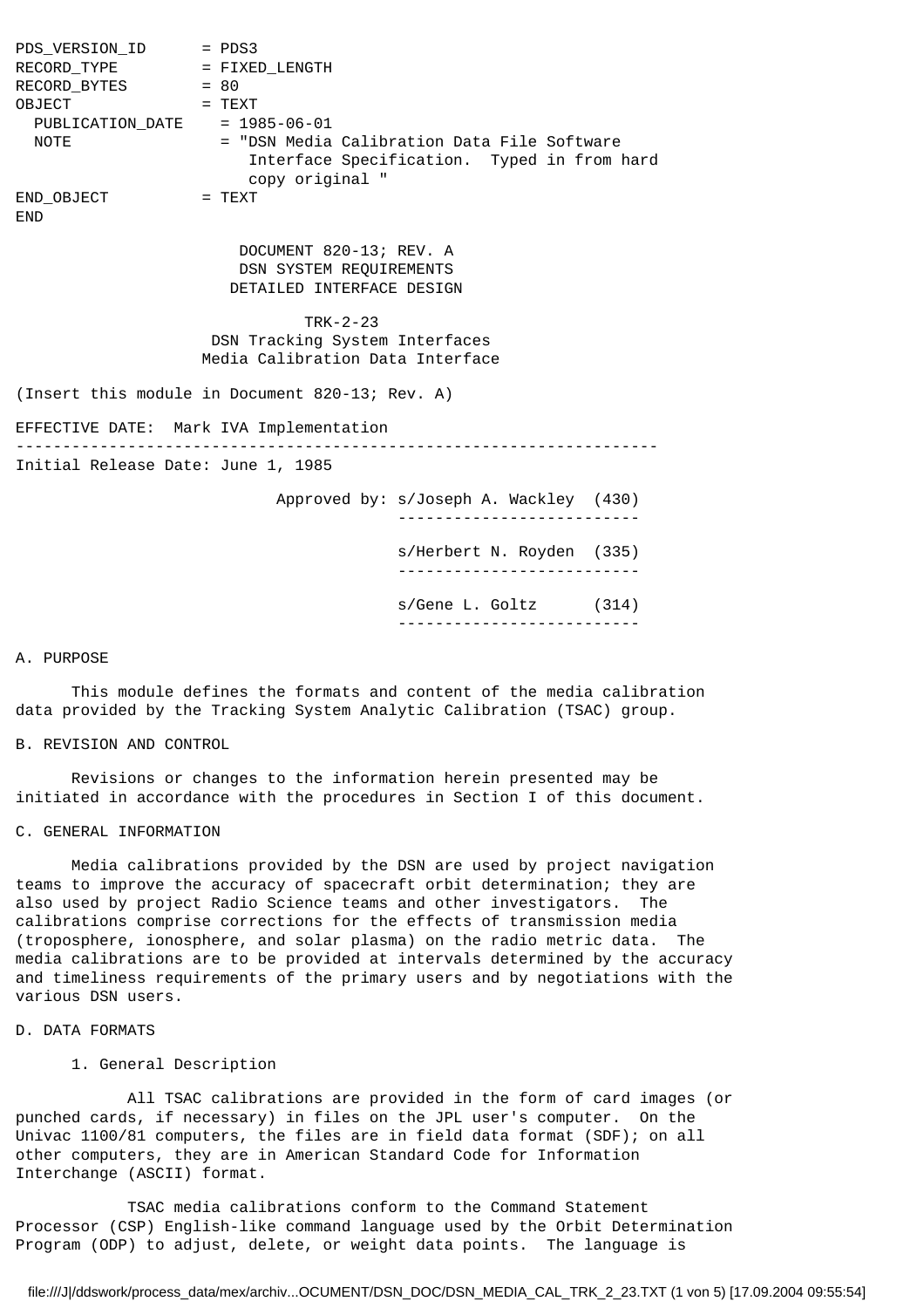described in detail in the DPTRAJ-ODP User's Reference Manual (618-783 Rev. B, Vol. 1, Section 36).

 In general, a CSP command consists of a verb and optional scope limiters and computation specifiers, terminated by a period. A command may, and frequently does, extend over more than one card image. The CSP commands produced by the TSAC software comprise a small subset of those used by the ODP. Elements of CSP commands used in the TSAC media calibrations are given in Table TRK-2-23-2; examples of the calibrations are given below under the sub-headings Tropospheric Calibrations, Ionospheric Calibrations, and Solar Plasma Calibrations.

Table TRK-2-23-1. CSP Elements Used in TSAC Media Calibrations

| ===========<br>Type of Element   Elements Used |                                                                                                                                                                                                                                        |                                            |
|------------------------------------------------|----------------------------------------------------------------------------------------------------------------------------------------------------------------------------------------------------------------------------------------|--------------------------------------------|
| Verbs                                          | ADJUST, DELETE                                                                                                                                                                                                                         |                                            |
| Scope Limiters                                 | Time Span Limiters:<br>FROM<br>TO<br>AT                                                                                                                                                                                                | BEFORE<br>AFTER                            |
|                                                | Network (Complex or Station):<br>DSN<br>C10<br>C40<br>C60<br>Band: S, X; L (VAX ODP only)                                                                                                                                              | 11, 12, 13, 14<br>42, 43, 44<br>61, 62, 63 |
|                                                | Source: SCID, QUASAR                                                                                                                                                                                                                   |                                            |
| Computation Specifiers                         | Series Type:<br>BY NRMPOW<br>BY DNRMPOW<br>BY CONST<br>BY DCONST<br>BY TRIG<br>BY DTRIG<br>Model:<br>DRY NUPART (dry troposphere)<br>WET NUPART (tropospheric water vapor)<br>CHPART (ionosphere)<br>DRVID (ionosphere + solar plasma) |                                            |
|                                                | Data Type:<br>DOPPLER<br>RANGE<br>VLBI<br><b>DVLBI</b>                                                                                                                                                                                 | F1, F2, F3, F3C<br>PLOP                    |
| ============================                   | ===================================                                                                                                                                                                                                    |                                            |

# 2. Time Formats

 Times are preceded by a time-span limiter (FROM, TO, AT, BEFORE, or AFTER) and are enclosed in parentheses. The format is (YY/MM/DD,HH:MM:SS). The year, month, day, hour, and minute values are integers; seconds are double precision. Up to three of the right-most time fields may be omitted. When omitted, their values are taken to be zeroes. The calibrations apply only during the times specified by the time-span limiter(s). If the limiter is AT, the time span depends on the computer word length. On the UNIVAC (36-bit word length), the time span is from one microsecond before the given time to one microsecond after; on the VAX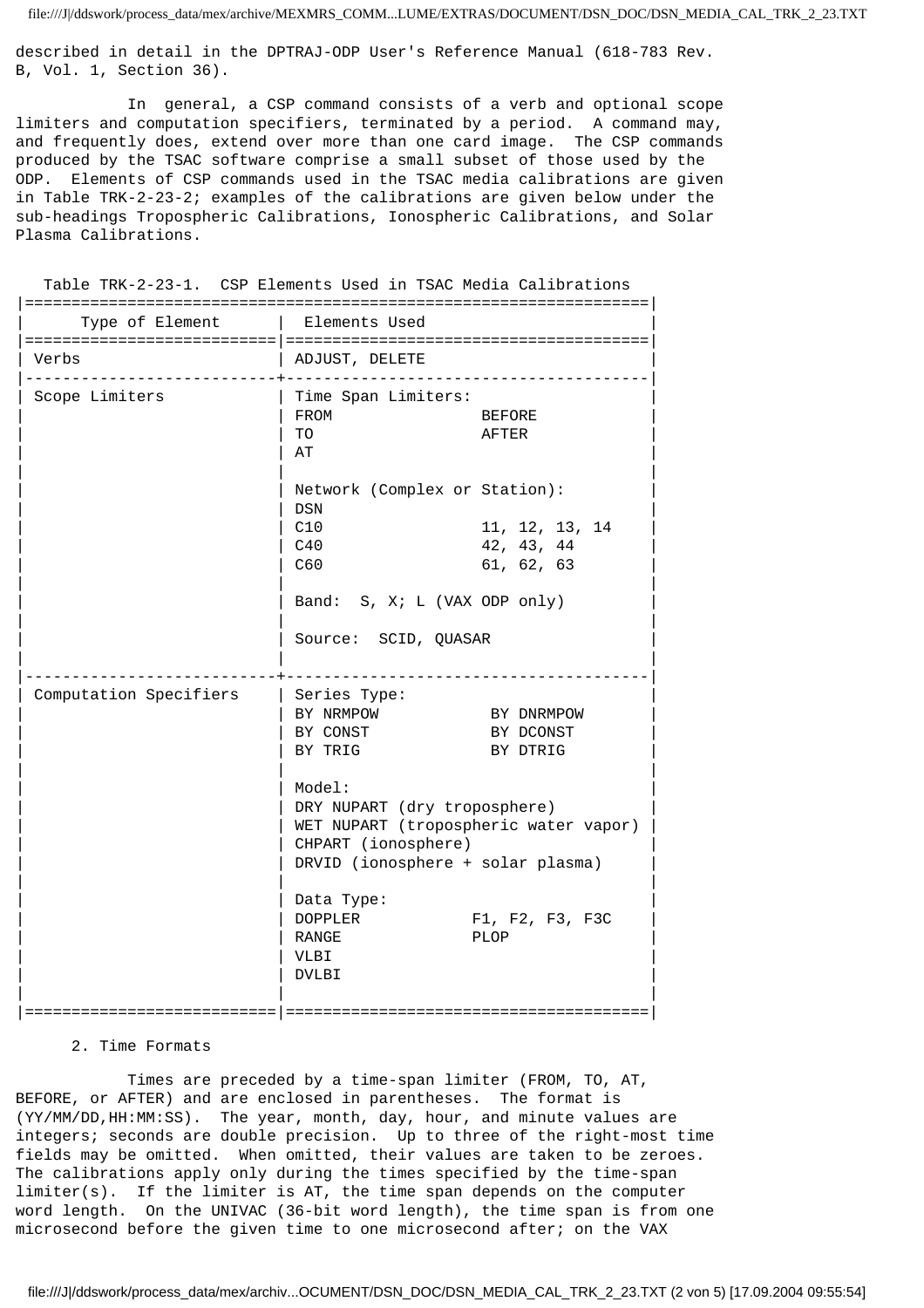(32-bit word length), it is from one millisecond before to one millisecond after.

#### 3. Number Formats

 The formats for integers and single- and double-precision floatingpoint numbers are the same as in FORTRAN. In addition, the sign of the exponent of a floating point number may replace the letter D or E; for example, 1.234E-3 may be written 1.234-3.

#### 4. Comments

 Additional explanatory information, not to be used by the ODP, may appear on a command provided that it is preceded by the number sign (#). Characters following the number sign are ignored by the ODP.

## 5. Series Type

 Media calibrations may be specified by a normalized power series (NRMPOW), a single constant (CONST), or a Fourier series (TRIG). If the coefficients or constant are double precision, the computation specifier is preceded by the letter "D" (e.g., DNRMPOW).

 If the ADJUST command contained BY NRMPOW (C0, C1, ..., CN) FROM (S) TO (E), where S and E refer to the start and end times for the command, the calibration is computed from the normalized power series CO + C1  $*$  X + C2  $*$ X^2 + ... + CN \* X^N. This polynomial is called "normalized" because the time argument of the series, T, has been replaced by the normalized, dimensionless argument X, which is defined to be -1 when T = S and +1 when T = E. This normalization is done by a change of variable given by

$$
X = 2^{\star} ( (T-S)/(E-S) ) -1.
$$

Up to 24 single-precision or 12 double-precision coefficients are allowed in one series.

 If the ADJUST command contains BY CONST (C), the calibration is given by the constant C.

 If the ADJUST command contains BY TRIG (P, A0, A1, B1, A2, B2, ..., AN, BN) AFTER (S), the calibration is given by the Fourier series

 $A0 + A1 \cos x + B1 \sin x + A2 \cos 2x + B2 \sin 2x + ...$ + AN cos Nx + BN sin Nx,

where  $x = 2 * PI * (T-S)/P$ ; P is the period of the fundamental mode, in seconds.

6. Sign of Calibration

 In the ODP, the calibration is, effectively, always subtracted from the observable. Range calibrations, then, will always be positive; a positive sign corresponds to a range delay.

#### 7. Tropospheric Calibrations

 Tropospheric calibrations are currently given by a normalized power series representing the seasonal variation over a two-year span. Two series are given for each station or complex; the "dry" and "wet" components of one-way zenith range delay in meters. The dry component, typically about 2 meters, is the delay due to the nonwater-vapor components of the atmosphere (N2, O2, CO2, and Ar), whose proportions are essentially constant. The wet component, typically a few centimeters, is the contribution of the highly variable water-vapor content of the atmosphere. The program using the tropospheric calibrations must determine the line-of-sight delay by mapping each zenith component to the elevation angle corresponding to the line-ofsight; the ODP performs this function by using separate dry and wet mapping tables.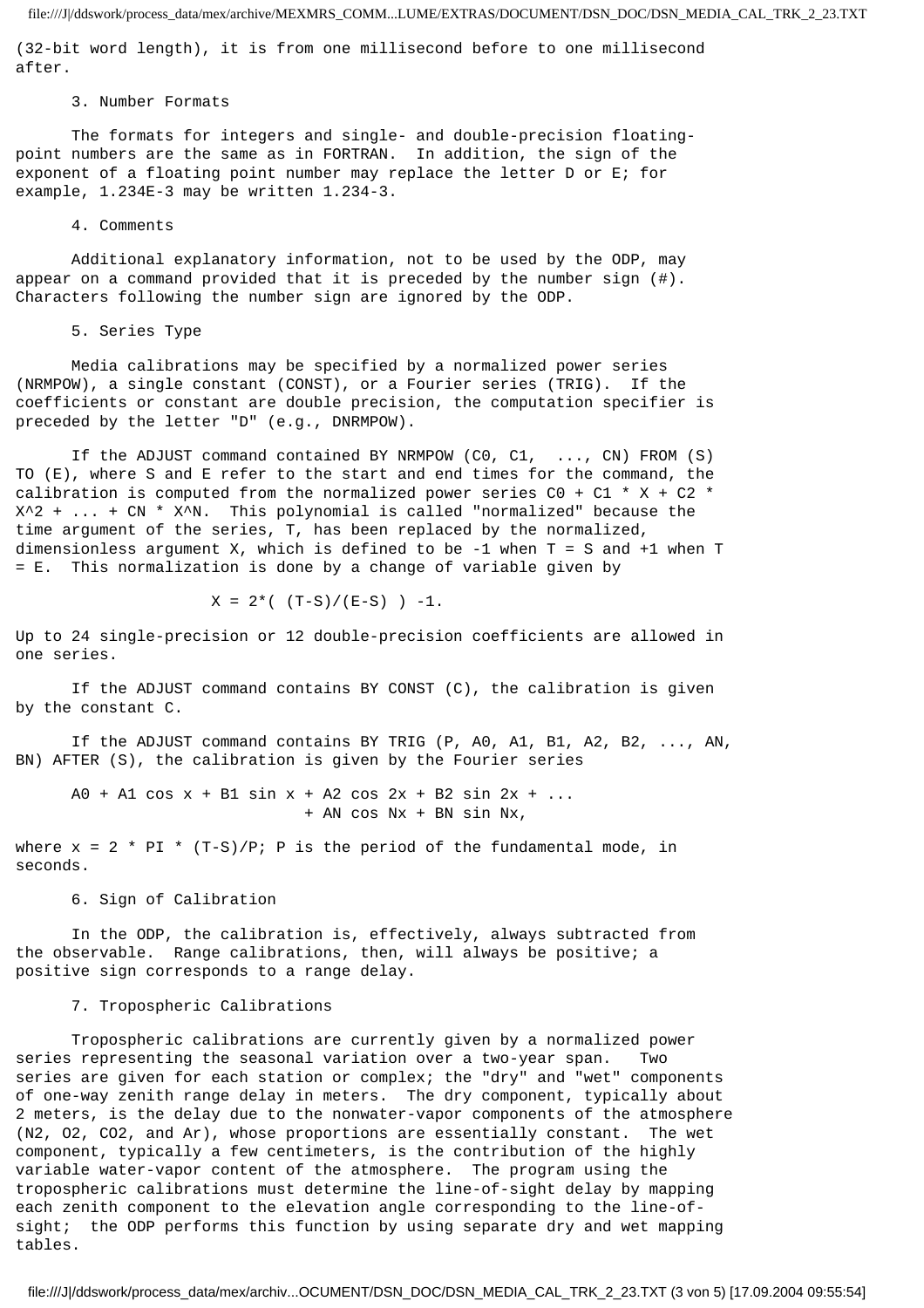An example of the format for tropospheric calibrations is given in Figure TRK-2-23-1 of this module.

|===========================================================================| |ADJUST (ALL) BY NRMPOW (.5385215940876400-001,-.1545263252791661+000, | | .6120410421392178+000,.8393903860788785+000,-.1757061589993537+001, |  $-1192449606993796+001, 1774783212089319+001, 6265889342013949+000,$ | -.7481685636314813+000,-.1116904190364361+000,.1136781820255777+000) MODEL|  $|$  (WET NUPART) FROM (83/1/1,00:00:00.01) TO (85/1/1) DSN (C10). |===========================================================================|

Figure TRK-2-23-1. Format for Tropospheric Calibrations

### 8. Ionospheric Calibrations

 Ionospheric calibrations are given by a normalized power series for each spacecraft pass at each DSN complex. The calibration represents the one-way line-of-sight ionospheric range delay in meters at S-band (2295 MHz). >From this polynomial, the ODP calculates Doppler corrections (in Hz) and range corrections (in range units) for each data point in its OD file.

 The magnitude of the vertical ionospheric range delay at each complex depends on time of day, season, and time since start of the current solar cycle; it can range from less than 1 meter to more than 8 meters. Because the slant-range adjustment factor can vary from unity at zenith to about 3.5 at 0 degrees elevation, the resulting total variation in line-of-sight ionospheric calibration can range from less than 1 meter to more than 25 meters.

 The time spans of each polynomial, except in special circumstances, are from spacecraft rise (0 deg) to spacecraft set (0 deg) at the station or complex.

 An example of the format for ionospheric calibrations is given in Figure TRK-2-23-2.

|===========================================================================| |ADJUST (ALL) BY NRMPOW (.127504448000000D+001,-.363046489000000D+000, |  $\vert$  .221433675000000D+001,.385002747000000D+000,-.476505244000000D-001,  $| -379998393000000D+000)$  MODEL (CHPART) FROM  $(84/10/31.20:40:55)$  TO | (84/11/1,10:45:30) DSN (C40). #S/C32 PRED S66 841011 | |===========================================================================| Figure TRK-2-23-2. Format for Ionospheric Calibrations

9. Solar Plasma Calibrations

 Solar plasma calibrations are given by a single constant that applies only at the time tag of an individual data point. Units are the same as those of the observables; for example, range units for range and Hertz for Doppler. The TSAC software reads the ODP input data file to get the time tags, and also removes the ionospheric portion of the downlink S/Z dualfrequency Doppler measurements so that only the solar plasma contributions remain.

 An example of the format for solar plasma calibrations is given in Figure TRK-2-23-3.

|===========================================================================| |ADJUST (F2) BY CONST (.38755-001) AT (84/10/1.00:03:30) DSN (43) BAND (S). | |ADJUST(PLOP) BY CONST (.69398+002) AT (84/10/1.00:19:46) DSN (43) BAND (S).| |ADJUST (F2) BY CONST (.36505-001) AT (84/10/1.00:20:30) DSN (43) BAND (S). | |ADJUST (F2) BY CONST (.20189-001) AT (84/10/1.00:36:30) DSN (43) BAND (S). | |ADJUST(PLOP) BY CONST (.54675+002) AT (84/10/1.00:38:03) DSN (43) BAND (S).| |ADJUST (F2) BY CONST (-.58993-001) AT (84/10/1.00:47:30) DSN (43) BAND (S).| |ADJUST (F2) BY CONST (-.50877-001) AT (84/10/1.00:54:30) DSN (43) BAND (S).| |ADJUST(PLOP) BY CONST (.69124+002) AT (84/10/1.00:56:20) DSN (43) BAND (S).| |ADJUST (F2) BY CONST (-.70260-001) AT (84/10/1.01:01:30) DSN (43) BAND (S).|

file:///J|/ddswork/process\_data/mex/archiv...OCUMENT/DSN\_DOC/DSN\_MEDIA\_CAL\_TRK\_2\_23.TXT (4 von 5) [17.09.2004 09:55:54]